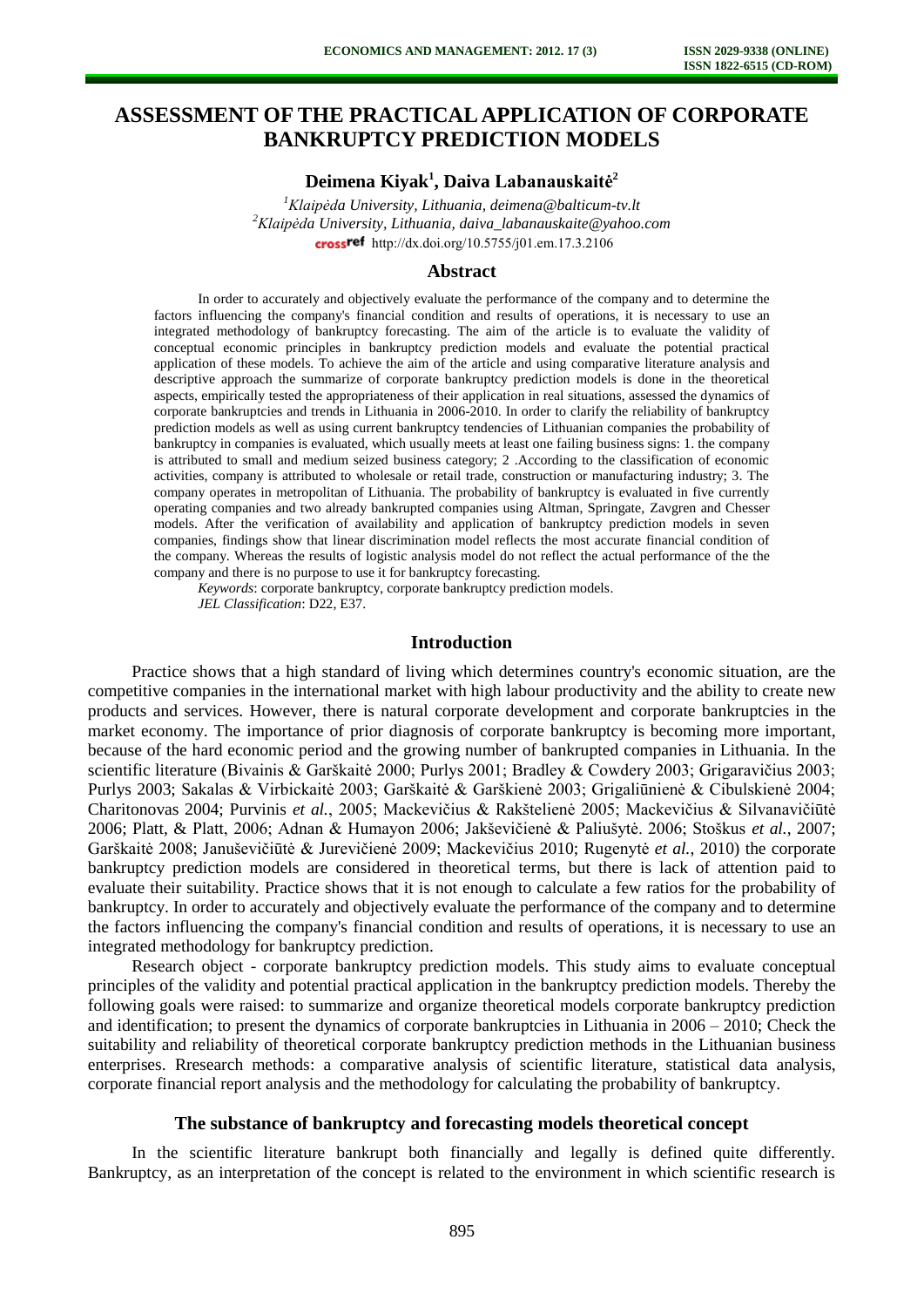conducted, organized scientific transactions, laws and aspects on the basis the bankruptcy analysis is carried out (Lileikienė & Kulyčienė 2009). In the scientific literature (Bradley & Cowdery 2003; Sakalas & Virbickaitė 2003; Grigaravičius 2003; Charitanovas 2004; Sneidere 2005; Mackevičius & Silvanavičiūtė 2006; Mikuckienė 2007; Rugenytė *et al.*, 2010) usually bankruptcy is defined as the inevitable existing market situation, showing that the company can not fulfill all its commitments, i.e. it fails to settle with creditors within the statutory time limit in law acts and due to that can not continue their activities.

The concept of bankruptcy is generally associated with the legal aspects of law, i.e., creditors and debtors in their favour law to defend their rights when borrowers are unable and unwilling to pay its' debts and at the same time related to insolvency an usually insolvent company is often synonymous with bankrupted one, and often these terms are considered equivalent.

Depending on the type of company activity, the objectives of leadership and the expedience of risk assessment, bankruptcy can be real, technical, intentional and dummy. Real bankruptcy is published in the company which fails to comply with its obligations, is insolvent, in the future its financial stability can not be restored and no longer make sense to carry out economic activities, so it is discontinued. The technical bankruptcy, it is the companies' state of insolvency due to the lengthy indebtedness of debtor which amount exceeds the amount of financial liabilities. Technical bankruptcy can be stopped if it is transferred to anticrisis management company in time. Fictitious and deliberate bankruptcy – assumed the insolvency or bankruptcy announcement of the company, on the purpose to delay payments or reduce the amount of debt. Real bankruptcy can be avoided if the necessary decisions are taken in time, intentional and dummy bankruptcy - conscious company management operating result for certain purposes.

According to bankruptcy implementing manner and Lithuanian Republic Enterprise Bankruptcy Law there to two types of bankruptcy: extrajudicial and judicial. Extrajudicial bankrupt – when a company - a debtor declares an inability to fulfil its obligation and in written inform each creditor. In extrajudicial way the process of bankruptcy can not take place if the company has instituted a case in which are made legal property claims or are recovered by the courts or other executive documents of authorities. Judicial bankruptcy proceedings may be taken by the court where the company has its seat.

Considering the nature of bankruptcy, there are appointed (Mackevičius 2005; Рукинов 2006) failed, false and reckless corporate bankruptcies. Failed bankruptcies are formed due to unforeseen circumstances (e.g., natural disasters, the country's political instability and crisis, borrowers and others.). False corporate bankruptcies related to the conscious management of the company activities in order to avoid paying debts and trying to hide assets. When a company goes bankrupt due to high-risk operations, inefficient operations, the lack of evaluation in the changing economic situation, the reckless corporate bankruptcies are formatting.

Practice shows, that the likelihood of the company bankruptcy to determine is insufficient to calculate several comparative indicators. In order to evaluate as accurately as possible and more objective the business transactions of the company and economic events, to reveal the factors, making the most affecting impact for the company financial position and performance, it is necessary to use an integrated bankruptcy prognosis methodology. In the scientific literature (Mackevičius & Silvanavičiūtė 2006; Ooghe & De Prijcker 2007; Ooghe & Spaenjers 2009; Rugenytė et al., 2010) is suggested all bankruptcy prognosis models divided into two major groups: classical statistical and artificial intelligence.

Classical statistical models include linear discriminant analysis and logistic regression models. Linear discriminant analysis models linear function basis provides dependence between probability of bankruptcy, as the dependent variable, and the independent variables – financial indicators of the company. Linear discriminant analysis models include Altman, Springate, Taffler and Tisshaw models. Logistic regression model mainly include Zavgren and Chesser created models. Artificial intelligence models consist of the decision tree and the neural networks.

The biggest theoretical and practical significance for the bankruptcy prognosis has Edward Altman works. According to (Kuruppu et al., 2003), precisely these models can help as accurately as possible to assess the status of business continuity. The essence of this model (Chuvakhin & Wayne Gertmenian 2002; Mackevičius & Silvanavičiūtė 2006; Stundžienė & Boguslauskas 2006; Mackevičius 2005; Stoškus et al., 2007; Mavlutova & Leshinskis 2007; Nedzveckas et al., 2003; Garškaitė 2008; Ooghe & Spaenjers 2009), is that the company operational wide range of areas are evaluated by financial indicators from which resumptive comprehensive Z coefficient is derived (see Table 4). Depending on the coefficient Z size it is concluded that the probability of bankruptcy is as follows: the smaller coefficient Z value, the bankruptcy probability is higher. It can be stated that he majority of classical statistical models for the bankruptcy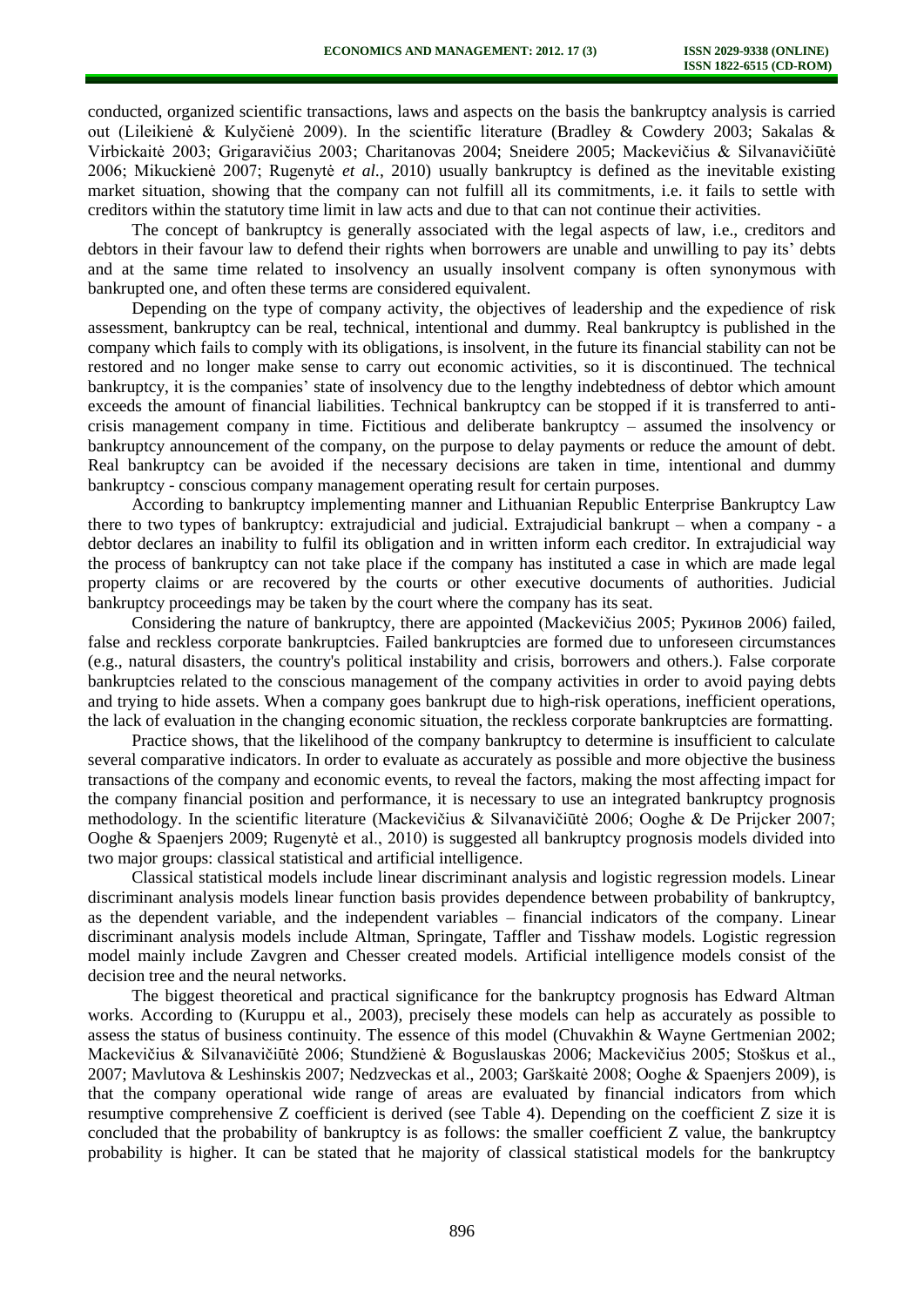prognosis are the primary, i.e., Altmano model modifications. At present, this model is widely used by scientists, financiers, investors, creditors and other market participants (Stundziene & Boguslauskas, 2006).

Linear discriminant analysis models are complement by Springate model, which consist of four variables (Mackevičius & Silvanavičiūtė 2006; Nedzveckas et al., 2003). Model calculation methodology and analyzed variables are presented (see Table 5). If Springate coefficient Z value is lower than 0,862 – it is concluded that a company has a risk of bankruptcy. The scientist applied the model for 40 companies and indentified that bankruptcy can be determined with 92% accuracy, but the later studies showed that the accuracy of the model is only 83% (Nedzveckas 2003).

In order to find methodology which can be adapted to accounting and audit companies of the analysed business subjects for the continuity of action determine British scientist Taffler and Tisshaw analyzed 80 financial indicators, selected four most significant and concluded linear discriminate analysis bankruptcy prognosis model (Olejnik & Horvathova 2008; Bivainis & Garškaitė 2000; Garškaitė 2008). However, various authors interpret the general formula forming variables differently (see Table 1).

| $\mathbf{Z} = 0.53\text{K}_1 + 0.13 \text{ K}_2 + 0.18 \text{ K}_3 + 0.16 \text{ K}_4$ |                                                                       |  |  |  |  |  |
|----------------------------------------------------------------------------------------|-----------------------------------------------------------------------|--|--|--|--|--|
|                                                                                        | $K_1$ = gross profit/current liabilities                              |  |  |  |  |  |
| Bivainis et al., 2000                                                                  | $K_2$ = Net working capital/liabilities                               |  |  |  |  |  |
|                                                                                        | $K_3$ = current liabilities/property                                  |  |  |  |  |  |
|                                                                                        | $K_4$ = profit/property                                               |  |  |  |  |  |
|                                                                                        | $K_1$ = profit from sales/current liabilities                         |  |  |  |  |  |
| Mackevičius 2005                                                                       | $K_2$ = current assets/liabilities                                    |  |  |  |  |  |
|                                                                                        | $K_3$ = current liabilities/property                                  |  |  |  |  |  |
|                                                                                        | $K_4$ = income/property                                               |  |  |  |  |  |
|                                                                                        | $K_1$ = income/current liabilities                                    |  |  |  |  |  |
| Purvinis et al., 2005                                                                  | $K_2$ = working capital/liabilities                                   |  |  |  |  |  |
|                                                                                        | $K_3$ = current liabilities/property                                  |  |  |  |  |  |
|                                                                                        | $K_4$ = sales/property                                                |  |  |  |  |  |
|                                                                                        | $K_1$ = profit before tax/current liabilities                         |  |  |  |  |  |
| Mackevičius & Silvanavičiūtė 2006                                                      | $K_2$ = current assets/liabilities                                    |  |  |  |  |  |
|                                                                                        | $K_3$ = current liabilities/property                                  |  |  |  |  |  |
|                                                                                        | $K_4$ = (quick realized assets – current liabilities)/operating costs |  |  |  |  |  |
|                                                                                        | $K_1$ = profit before tax/current liabilities                         |  |  |  |  |  |
| Olejnik & Horvathova 2008                                                              | $K_2$ = current assets/foreign investments                            |  |  |  |  |  |
|                                                                                        | $K_3$ = current liabilities/profit                                    |  |  |  |  |  |
|                                                                                        | $K_4$ = income/profit                                                 |  |  |  |  |  |

**Table 1.** Taffler ir Tisshaw model variations

In the model of Taffler and Tisshaw a central position occupies profitability which according to significance is so far as the other three financial indicators and even a little bit more. According to Taffler and Tisshaw, when calculated Z value is less than 0,2 company leaders is worth to worry, because it is a big probability for the company's bankruptcy. If you receive  $Z$  value higher than  $0.3$  – probability of bankruptcy is low. The main linear discriminant analysis model shortage was that the microeconomic factors were analysed, without taking into account the macroeconomic environment, structural economic changes, which may also affect company's' financial condition. In this context the logistic regression models were created, which calculate the probability of bankruptcy and besides the linear functions, the logistic regression function is used.

One of the first logistic regression models for the prognosis of bankrupt were used by Martin (1977) and Ohlson (1980). From the logistic regression models for the prediction of corporate bankruptcy are commonly used Zavgren ir Chesser models (Mackevičius & Silvanavičiūtė 2006; Adnan & Humayon 2006; McGurr & DeVaney 2005). In the model of Zavgren different ratios are used to predict bankruptcy, depending on, how old is the data of financial statements for the analysis. Depending on the calculated probability value is concluded what is the probability of bankruptcy of the company (Mackevicius & Silvanaviciute 2006). If we predict bankruptcy using Zavgren model, we firstly count Z value, as the expression of the linear function. After that, counted value Z is inserted into logistic regression formula (sea Table 6), and it is determined the bankruptcy probability in percentage. Using Chesser model, as same as first tame, with the linear discriminant analysis basis is counted Z value, which later is inserted into logistic regression function and it is obtained probability of bankruptcy (sea Table 7).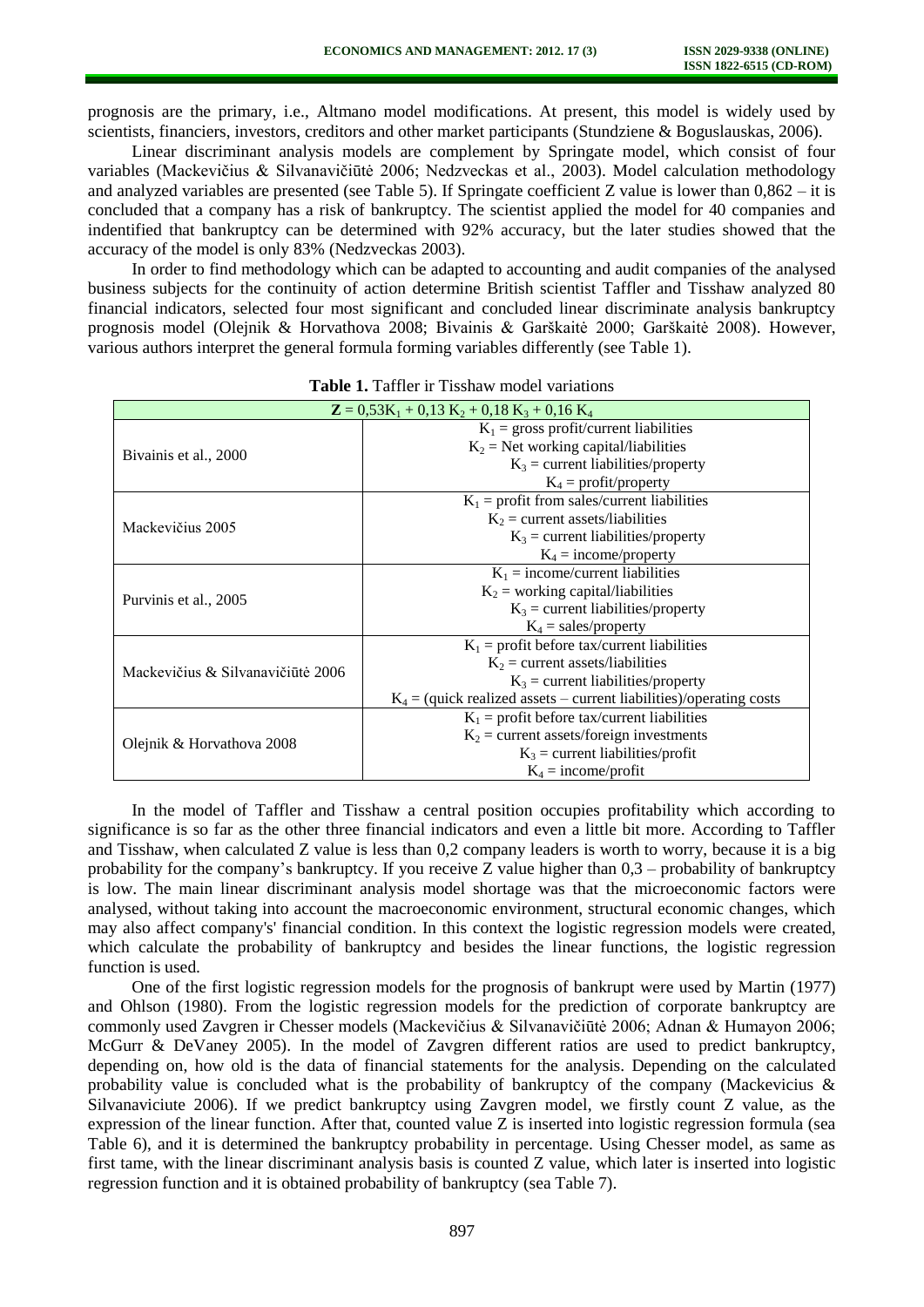After some time beyond the traditional statistical models in bankruptcy prediction with mathematical programming have been created so-called artificial intelligence models: decision tree and neural networks (Mackevičius & Silvanavičiūtė 2006; Nasir et al., 2001; Purvinis et al., 2005). Decision tree model selects features, which breaks companies to in bankruptcy and non-bankruptcy (Adnan & Humayon 2006). Artificial neural networks are used to model quite complicated nonlinear dependence. To determine the probability of bankruptcy with neural network model is used a computer programs, that from many indicators select these, which have the greatest impact on bankruptcy. Scientists Kumar and Bhattacharya (2006) emphasizes, that this method is more suitable for predicting short-term results than long-term. Computer programs evaluate not only the financial data, but also the country's economic and political factors on company probability of bankruptcy. Artificial intelligence models, compared to traditional statistical models are new and still under study. Therefore, they have not yet received wide recognition and are not widely used in practice (Lebedžinskaitė 2007). Currently there are quite a lot of artificial neural network modeling programs, starting from such popular packages, as Matlab accessories and finishing temporarily free programs, such as "Alyuda Forecaster" (Purvinis et al., 2005).

Dealing with the principles of diagnosis of corporate bankruptcy and on the basis of their Lithuania public limited liability companies operating financial data, the first Lithuanian bankruptcy prediction model is developed by Grigaravicius (2003). The author suggest a complex instruments and alternative methods model, which is appropriate to apply for potential Lithuanian companies for solvency difficulties to diagnose. Grigaravicius generated model is special because of fact that it has been adapted for Lithuanian companies, since it was thoroughly examined and evaluated Lithuania's economic environment (Grigaravicius 2003).

In the analyzed bankruptcy prediction models (Altman, Springate, Zavgren ir Chesser) is used 16 comparative financial indicators evaluating the company's profitability, liquidity, solvency, operating efficiencyand other activities. It appears that analysis of the relative rates is recurring, so you can identify the most popular financial indicators, which scientists perceive the most important and most significant corporate bankruptcy to predict. They are structured in Table 2.

|                                          | The authors of bankruptcy prediction models and year of model creation |                            |                          |                          |                                               |                                    |  |  |  |
|------------------------------------------|------------------------------------------------------------------------|----------------------------|--------------------------|--------------------------|-----------------------------------------------|------------------------------------|--|--|--|
| <b>Financial ratios</b>                  | <b>Altman</b><br>(1968)                                                | <b>Springate</b><br>(1978) | <b>Chesser</b><br>(1974) | <b>Zavgren</b><br>(1985) | <b>Taffler</b> ir<br><b>Tisshaw</b><br>(1977) | <b>Occurrence</b><br>of indicators |  |  |  |
| Operating capital/property               | $^{+}$                                                                 | $+$                        |                          |                          |                                               | $\overline{2}$                     |  |  |  |
| Retained profit/property                 | $+$                                                                    |                            |                          |                          |                                               |                                    |  |  |  |
| Profit before tax/property               | $^{+}$                                                                 | $+$                        | $+$                      |                          |                                               | 3                                  |  |  |  |
| Share capital at market                  | $+$                                                                    |                            |                          |                          |                                               |                                    |  |  |  |
| value/liabilities                        |                                                                        |                            |                          |                          |                                               |                                    |  |  |  |
| Sales income/property                    | $+$                                                                    | $+$                        |                          | $^{+}$                   | $+$                                           | $\overline{4}$                     |  |  |  |
| Profit before tax/short-term liabilities |                                                                        | $+$                        |                          |                          | $^{+}$                                        | $\overline{2}$                     |  |  |  |
| Money/peoperty                           |                                                                        |                            | $^{+}$                   | $+$                      |                                               | $\overline{2}$                     |  |  |  |
| Sales income/money                       |                                                                        |                            | $^{+}$                   |                          |                                               |                                    |  |  |  |
| Long term current tangible               |                                                                        |                            |                          |                          |                                               |                                    |  |  |  |
| assets/equity capital                    |                                                                        |                            | $^{+}$                   |                          |                                               |                                    |  |  |  |
| Operating capital/volume of sales        |                                                                        |                            | $+$                      |                          |                                               |                                    |  |  |  |
| Money/short-term liabilities             |                                                                        |                            |                          | $+$                      |                                               |                                    |  |  |  |
| Reserves/ sales income                   |                                                                        |                            |                          | $^{+}$                   |                                               |                                    |  |  |  |
| Debtors/reserves                         |                                                                        |                            |                          | $^{+}$                   |                                               |                                    |  |  |  |
| Long-term liabilities /(capital -        |                                                                        |                            |                          | $+$                      |                                               |                                    |  |  |  |
| short-term liabilities)                  |                                                                        |                            |                          |                          |                                               |                                    |  |  |  |
| Profit from ordinary                     |                                                                        |                            |                          | $^{+}$                   |                                               | 1                                  |  |  |  |
| activities/(capital - short-term         |                                                                        |                            |                          |                          |                                               |                                    |  |  |  |
| liabilities)                             |                                                                        |                            |                          |                          |                                               |                                    |  |  |  |
| Operating capital /sales income          |                                                                        |                            |                          |                          |                                               |                                    |  |  |  |

**Table 2.** Bankruptcy prediction models of the relative rates

Analyzed bankruptcy prediction models the main features are structured and summarized in Table 3.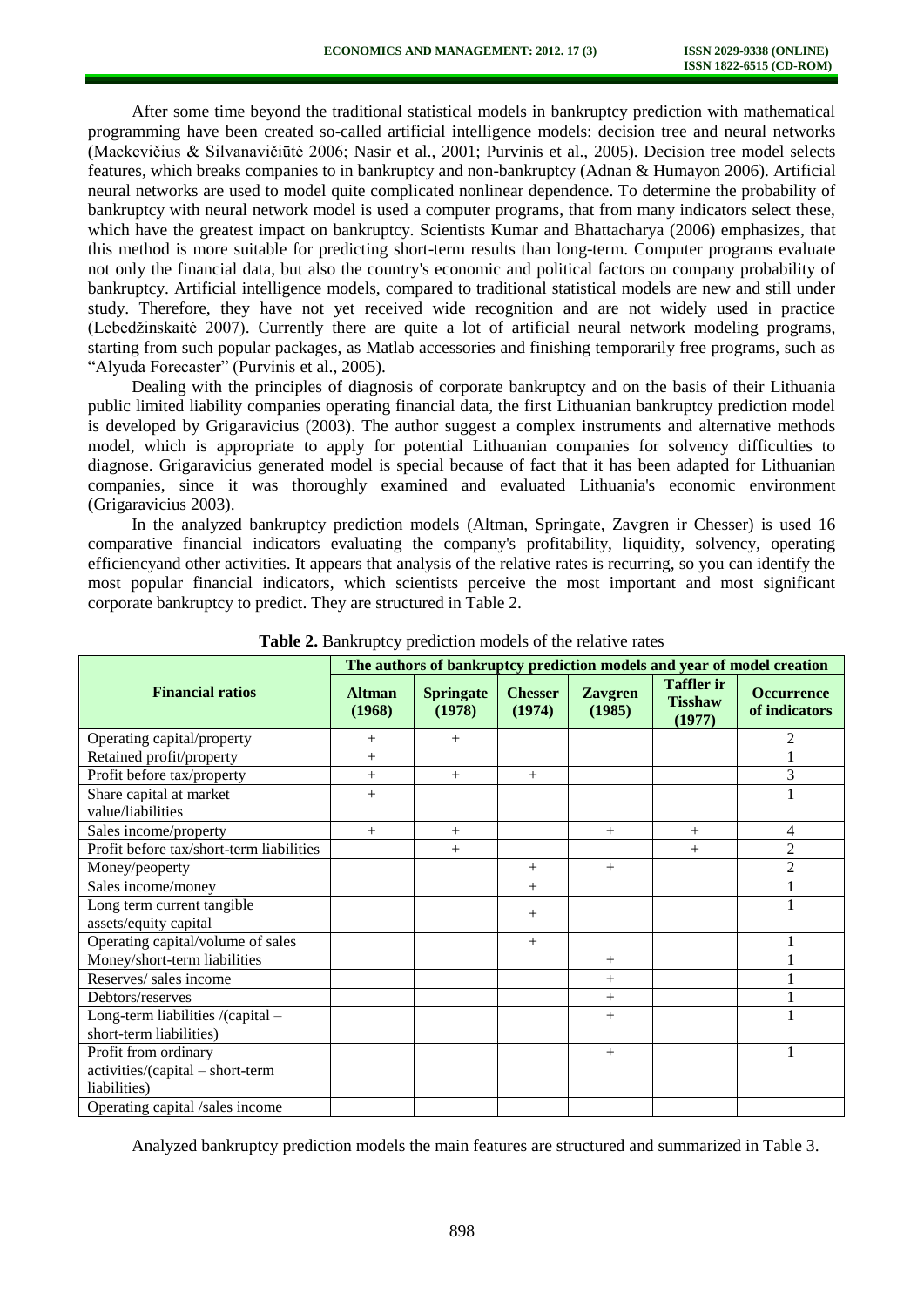| <b>Criteria of comparison</b>                  | <b>Altman</b><br>model   | <b>Springate</b><br>model | <b>Taffler and</b><br><b>Tisshaw</b><br>model | <b>Zavgren</b><br>model | <b>Chesser</b><br>model | Grigaravi<br>-čius<br>model                                 |
|------------------------------------------------|--------------------------|---------------------------|-----------------------------------------------|-------------------------|-------------------------|-------------------------------------------------------------|
| The model formed based on                      | Discriminant<br>analysis | Discriminant<br>analysis  | Discriminant<br>analysis                      | Logistic<br>analysis    | Logistic<br>analysis    | Logistic<br>analysis                                        |
| The model variable numbers                     |                          |                           | 4                                             |                         | 6                       |                                                             |
| Model accuracy in<br>percentage (one year ago) | 90                       | 83                        | 97                                            | 82                      | 78                      | The more<br>accurate.<br>the lower<br>forecasting<br>period |

**Table 3.** Bankruptcy prediction models comparative analysis

Many scientists believe, currently has not been created accurate method of forecasting corporate bankruptcy. It is appropriate to create each branch of the economy or individual corporate bankruptcy probability assessment models. Each analyzed corporate bankruptcy prediction model reliability depends on the company added efforts, analyzing information about their activities, financial statements values changes and future of the business prediction accuracy. For the purposes of corporate bankruptcy risk assessment models, found high risk of bankruptcy, this should be viewed as a warning signal and perform again the company's external and internal environmental investigations, absolute financial indicators changes estimates, relative financial indicators calculations and estimates.

## **Business bankruptcy dynamics in Lithuania in 2006 – 2010**

Enterprise Bankruptcy Law of Lithuania came into force in 15 October 1992., the first bankruptcy proceedings are instituted in March 1993. Corporate bankruptcy process is regulated by the Republic of Lithuania Enterprise Bankruptcy Law, adopted in 20 March 2001. In the period since 1993 till 31 December 2010 bankruptcy was published to 10 248 companies and 14 banks, of which 6 650 firms (64.9 percent) and 14 banks (100 percent). bankruptcy process is complete. At the end of 2010 the bankruptcy process was carried out to 3 598 companies from which liquidation is conducted to 2429 companies, 1169 companies the bankruptcy decision for further implementation of the bankruptcy proceedings had not yet been adopted (The Department of Enterprise Bankruptcy Management, 2010).

The beginning of economic recession and real estate crisis has had a very negative impact on Lithuania's corporate business. Disturbed account flow caused the bankruptcy settlement not for the one company. It is noted that the slowing Lithuanian economy rise corporate bankruptcies. In 2010 bankruptcy was proceeded to 1574 businesses, i.e., 14.6 percent. fewer companies than in 2009 (1844 companies). Number of completed bankruptcy proceedings in 2010 compared to 2009 grew by 22.2 percent.

When analyzing the trends of the bankruptcy proceedings by county it may be noted that in 2010 the biggest number of bankruptcy proceedings was started in Vilnius (37.7%), Kaunas (17.7%) and Klaipėda (15.1%) counties. In 2010, as in all other years, largely companies have gone bankrupt in Vilnius, Kaunas counties, least - Tauragė, Utena and Marijampolė. It is worth noting that most companies are failing in cities where there are more companies, so it is natural that the three largest cities of Lithuania lead by the number of companies in bankruptcy. Comparing the year 2010 to 2009 during the same period the number of bankrupt companies has fallen in many counties. Standout only Tauragė County, where the number of bankrupt companies increased by 22.2 percent.

Analysing failed and bankruptcy companies in the context of economic activities, it is worth noting that in 2010 the started bankruptcy proceedings decreased almost in all economic activities of enterprises. According to the Statistics Department during the period from 1993 to 2010 corporate bankruptcy proceedings by type of activity shows that the major part of the bankrupt company make the wholesale and retail companies (34.1 percent), manufacturing firms (21.7 percent) and construction companies - 14.5 percent. It is worth noting that most bankruptcies are in commercial - 407 (25.7 percent), construction - 333 (21 percent), manufacturing - 196 (16.5 percent) and transport and storage - 171 (12.6 percent) companies.

Compared 2010 to 2009, mainly the number of bankruptcies declined in manufacturing, transport and storage and construction activities companies. More bankruptcies initiated administrative and service activities, real estate, lodging and food service operations and water supply, sewerage, waste management activities of reclamation plants. Compared 2010 data to 2009 judicial bankruptcy proceedings decreased by 14 percent and extrajudicial proceedings fell 37.5 percent. In 2010 bankruptcy proceedings were initiated in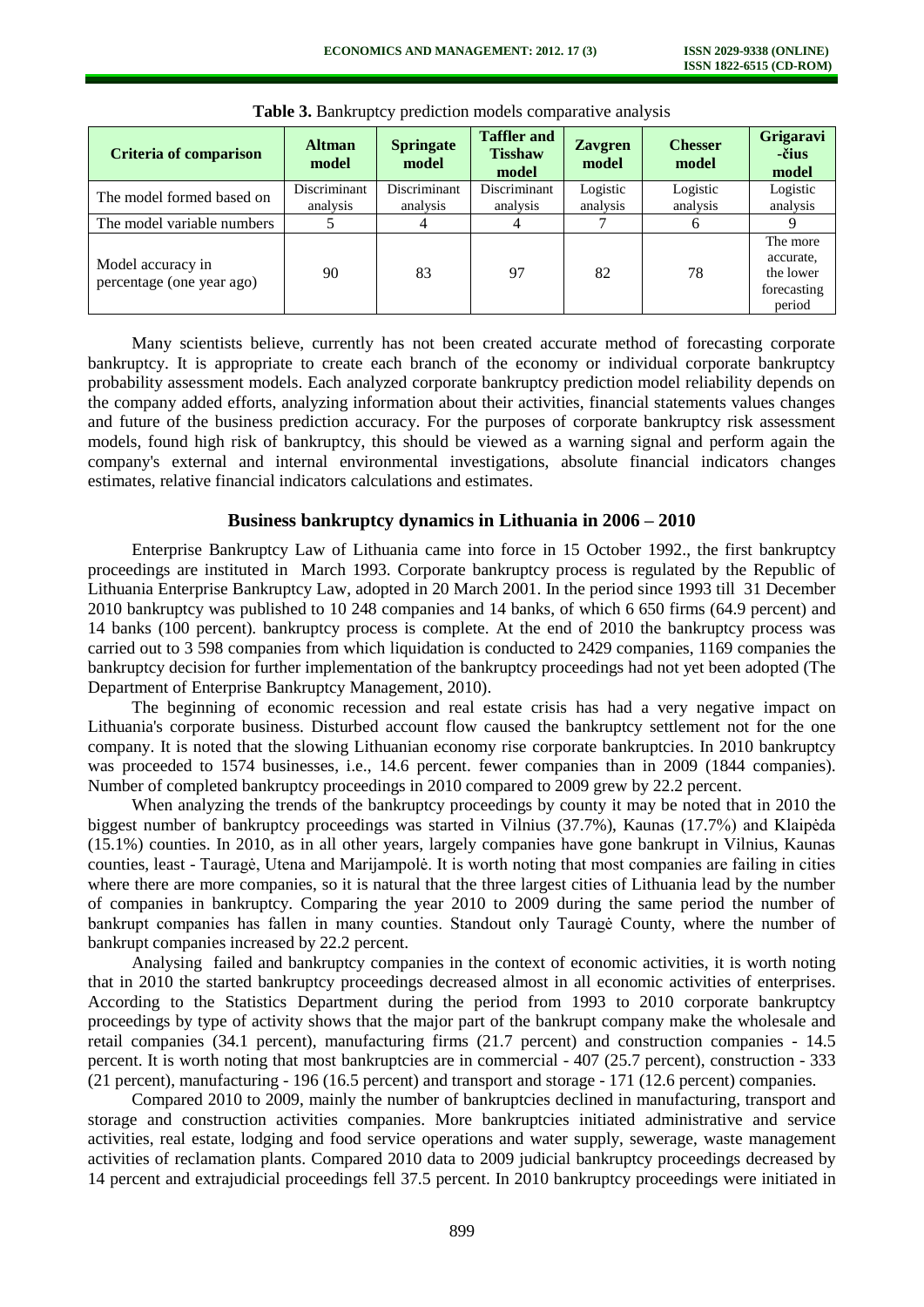1549 firms (98.4 percent), 25 companies (1.6 percent) to start bankruptcy proceedings out of court when a debtor declares an inability to meet obligations and notify in writing to each creditor.

Analysing the corporate bankruptcies species may be noted that most extrajudicial bankruptcy are recorded in 2007 and accounted for 9.7 percent of the total number of corporate bankruptcies. It is also quite a large number of bankruptcies recorded in court in 2008, but it accounted only for 5.5 percent of the total number of corporate bankruptcy of the year. The lowest number of extrajudicial bankruptcy was recorded in 2006 and in 2010. They accounted for 29 and 25 of corporate bankruptcies respectively. As has been said bankruptcy might be intentional. Recognition of deliberate bankruptcy proceedings are generally considered a long time, because of that the bankruptcy case proceeding and execution are prolonged, and increases the administrative costs of the enterprise. According to the Enterprise Bankruptcy Management Department, since 1993 to 30 September 2009 bankruptcy proceedings were started to 14 banks and 8 214 companies from which deliberate bankruptcy was declared to one bank (ie 7.1 per cent.) and 30 firms (ie, 0.37 per cent.), of which four companies deliberate recognition of the bankruptcy was annulled. Many of the fraudulent bankruptcy is completed, in current 7 processes are carried out (fraudulent bankruptcy Review, 2010).

Since 1 January 2006 (Enterprise Bankruptcy Law provisions concerning the simplified bankruptcy process of coming into force) to the end of 2010, the simplified bankruptcy process was applied to a total of 1311 companies. In 2010 streamlined bankruptcy procedures were carried out in 251 company. Each year, the simplified bankruptcy is decreasing from 2006 to 2010, this type of bankruptcy proceedings decreased by 20 percent and in 2010 accounted for only 16.6 percent from the all started bankruptcy proceedings. Although the largest number of simplified bankruptcy number was recorded in 2009, which was applied to 306 companies, but it was only 16.6 percent from the number of all started bankruptcy processes.

## **Bankruptcy prediction models the practical application analysis**

In order to ascertain the reliability of the bankruptcy prediction models and based on current bankruptcy trends in Lithuanian companies rated bankruptcy probability of companies, which fulfil at least one often bankrupt company features: 1. The company classified as the small and medium-sized business category; 2. According to the classification of economic activities the company classified as the wholesale and retail trade, construction or manufacturing industry; 3. The company operates in a Lithuanian big city. Probability of bankruptcy evaluated in five currently operating and in two bankrupt companies with Altman, Springate, Zavgren and Chesser models. Corporate bankruptcy probability is not calculated on the basis of Taffler and Tisshaw, also S. Grigaravicius models. Taffler and Tisshaw model unverified due to different interpretation of variable values, while Grigaravicius method not used for the lack of accuracy assessment in model. Since two companies are now in bankrupt, this allows the verification of analyzed models application in Lithuanian companies' appropriateness and determine whether they represent company's financial condition. For reasons of confidentiality, company names are not published and coded. According to Altman model for businesses whose shares are non quoted on the Stock Exchange the following results are presented in Table 4.

|       | <b>Financial ratios</b>                     | <b>Company</b> | <b>Company</b> | <b>Company</b> | <b>Failing</b>                                                                | Company  | <b>Company</b> | <b>Failing</b> |
|-------|---------------------------------------------|----------------|----------------|----------------|-------------------------------------------------------------------------------|----------|----------------|----------------|
|       | The calculation model                       | A              | B              |                | firm D<br>$\mathbf{Z} = 0.717X_1 + 0.847X_2 + 3.107X_3 + 0.420X_4 + 0.995X_5$ | E        | Е              | firm G         |
| $X_1$ | Operating<br>capital/property               | 0,33           | 0,22           | 0,56           | 0,25                                                                          | 1,0      | 0,3            | 0,15           |
| $X_2$ | Sales income/property                       | 2,05           | 1,35           | 0,94           | $\theta$                                                                      | 16,7     | $-0.1$         | $\Omega$       |
| $X_3$ | Profit before<br>$\text{tax/property}$      | 0,11           | 0,09           | $-0,02$        | $-0.14$                                                                       | $-2,9$   | $-0.14$        | $-0,1$         |
| $X_4$ | Equity<br>capital/liabilities               | 0,69           | 0,93           | 14,02          | 0,79                                                                          | 0,9      | 0.5            | 0,7            |
| $X_5$ | Retained<br>profit/property                 | 0.29           | 0,33           | 0,67           | 0.29                                                                          | 0,8      | 0,9            | 0,2            |
|       | Z value                                     | 2,927          | 2,324          | 11,088         | 0.804                                                                         | 7,03     | 0,95           | 0,5            |
|       | The probability of<br>bankruptcy assessment | Low            | Low            | Very low       | Very high                                                                     | Very low | Very high      | Very high      |

**Table 4.** Altman model relative indicators importance applied to companies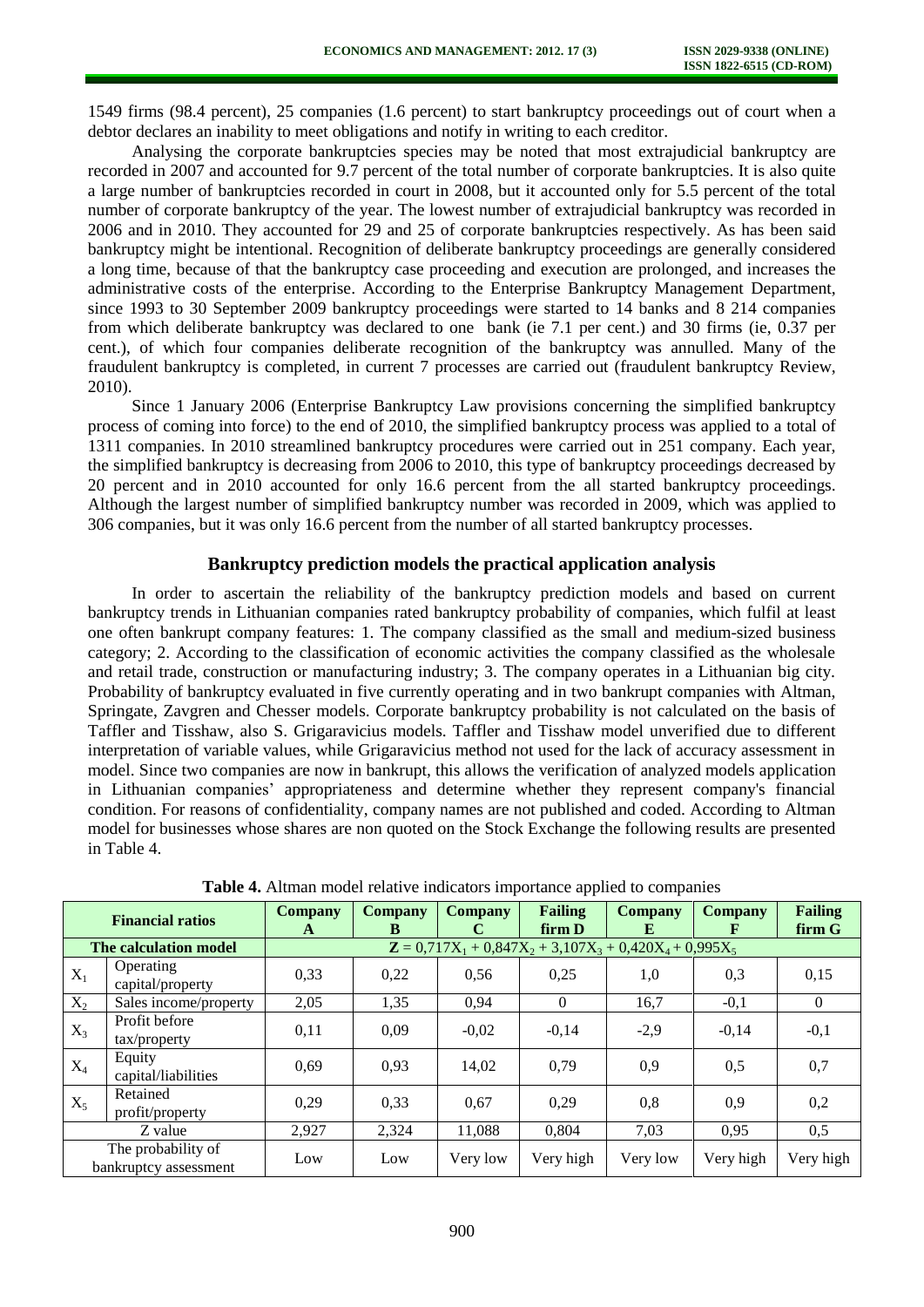Companies, whose shares are quoted on the Stock Exchange (analized companies C, F and G), according to Altman model calculated Z coefficient to evaluate the results, used the following regularities: Z value is less than 1,80 - very high probability of bankruptcy, when Z value ranges between 1,81 and 2,79 high probability of bankruptcy, and when the 2,80 and 2,99 – bankruptcy possible. Z coefficient value exceeded 3,00, states that the bankruptcy probability is very low. The remaining analyzed companies whose shares are not quoted on the Stock Exchange, subject to the results of the evaluation criteria: Z value is less than 1,23 - very high probability of bankruptcy, Z value ranges between 1,23 and 2,90 – bankruptcy is possible, but if it is higher than 2,90, this is a small probability of bankruptcy. The results show that B probability of company bankruptcy is possible  $(Z=2,324)$ , and Company A and E should not go bankrupt in the near future  $(Z=2,927)$ . Bankrupt companies D and G Z indicators states a fact, that it is very big probability of bankruptcy, what as a result, and happened. In this case, Z rate significantly lower than 1,23 (Z=0,804). However, it was considered of D company and previous year's results, which showed the opposite result, i.e., Z was received 6,8018, i.e., probability of bankruptcy was none. Upon such in bankrupt company D results showed, that a year ago the company operated at a profit, bankrupt due to adverse macroeconomic indicators changes and effects of the recession in the country. Calculated the probability of bankruptcy of seven analyzed companies according to Altman model, can be argued that they reflect the companies' financial situation, and the results show the suitability of these models to predict bankruptcy Lithuanian companies.

Adapted to predict a probability of bankruptcy Springate model (see Table 5). If Springate Z coefficient value is lower than 0,862 – it is concluded that the bankruptcy is unavoidable.

|       | <b>Financial ratios</b>                          | <b>Company</b><br>A | <b>Company</b><br>B | <b>Company</b> | <b>Failing</b><br>firm D                            | Company<br>E | <b>Company</b><br>F | <b>Failing</b><br>firm G |
|-------|--------------------------------------------------|---------------------|---------------------|----------------|-----------------------------------------------------|--------------|---------------------|--------------------------|
|       | The calculation model                            |                     |                     |                | $\mathbf{Z} = 1.03X_1 + 3.07X_2 + 0.66X_3 + 0.4X_4$ |              |                     |                          |
| $X_1$ | Operating<br>capital/property                    | 0,33                | 0,22                | 0,56           | 0,250                                               |              | 0,3                 | 0,15                     |
| $X_2$ | Profit before<br>tax/property                    | 0,11                | 0.09                | $-0,02$        | $-0,14$                                             | $-0,4$       | $-0,14$             | $-0,11$                  |
| $X_3$ | Profit before<br>$tax/short-term$<br>liabilities | 0,22                | 0,18                | $-0,33$        | $-0,26$                                             | $-2,9$       | $-0,5$              | $-0,22$                  |
| $X_4$ | <b>Sales</b><br>income/property                  | 2,05                | 1,35                | 0.94           | $\Omega$                                            | 16,7         | 0,9                 | 0,2                      |
|       | Z value                                          | 1,6827              | 1,18                | 0.6823         | $-0.4487$                                           | 4,6          | $-0,09$             | $-0,25$                  |
|       | The probability of<br>bankruptcy assessment      | Very low            | Very low            | Very low       | Very high                                           | Very low     | Very high           | Very<br>high             |

**Table 5.** Springate model value ratios applied to companies

Based on the selected Lithuanian company bankruptcy probability identification results according to Springate model, can be argued that the best financial position has the company A, the Z coefficient greater more than twice critical point  $(1.6827>0.862)$  and E  $(4.6>0.82)$ . In company B, also the limit is exceeded, therefore, probability declared bankrupt to this company in the short term is projected very low. Profitable company C received z coefficient is below the critical limit  $(0.6823<0.862)$ , however, the bankruptcy probability is high enough. Bankrupt company D last year's results (Z=4,08) showed, that the company over the coming year bankruptcy does not threaten, however, during the reporting year company's financial condition deteriorated significantly, thus probability of the bankruptcy increased to a very high ( $Z = -$ 0,4487). Bankrupt company G results showed identical results both reporting and the previous year probability go bankrupt very high. By Springate model of bankruptcy probability made report confirmed the suitability of the model prediction for Lithuanian companies. Springate linear discriminant analysis model results consistent with Altman and shows the companies' financial condition.

The bankruptcy prediction models application in Lithuanian companies have been adapted to the practical analysis and logistic regression Zavgren and Chesser models. Using Zavgren model, selected analyzed company bankruptcy probability to determine, based on, that if Z value is calculated by a linear equation and the result inserting into logistic regression equation, the result is more than 50 percent, it is concluded, that the probability of bankruptcy is high.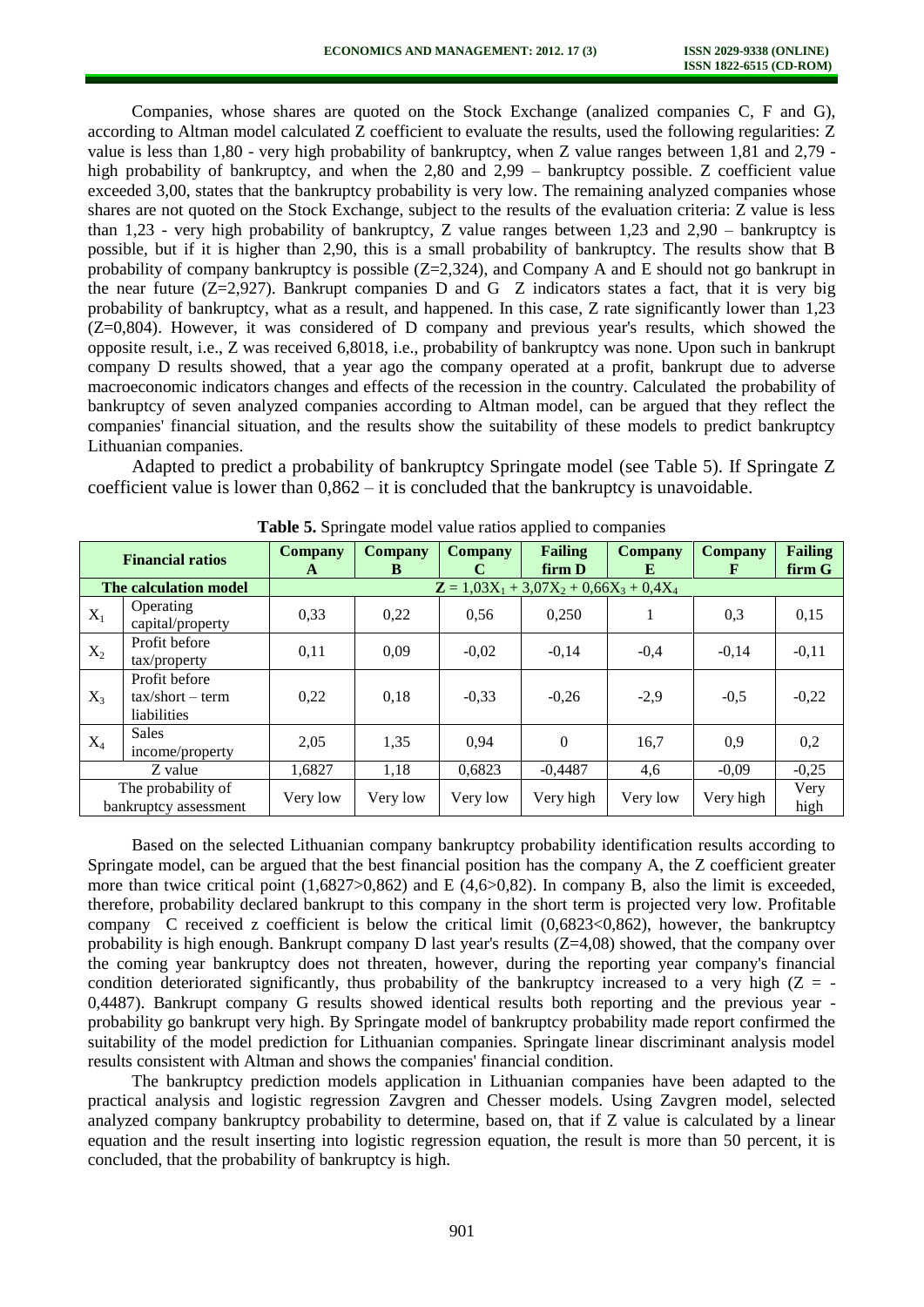| <b>Financial ratios</b>      |                                                               | <b>Company</b> | <b>Company</b>                                                                                               | <b>Company</b> | Failing        | <b>Company</b> | <b>Company</b>                                                                             | <b>Failing</b> |  |  |  |
|------------------------------|---------------------------------------------------------------|----------------|--------------------------------------------------------------------------------------------------------------|----------------|----------------|----------------|--------------------------------------------------------------------------------------------|----------------|--|--|--|
|                              |                                                               | $\mathbf{A}$   | B                                                                                                            | C              | firm D         | E              | F                                                                                          | firm G         |  |  |  |
|                              | The calculation model                                         |                |                                                                                                              |                |                |                | $\mathbf{Z} = 0.11X_1 + 1.58X_2 + 10.78X_3 - 3.07X_4 - 0.49X_5 + 4.35X_6 - 0.11X_7 - 0.24$ |                |  |  |  |
|                              | <b>Logistic regression formula</b>                            |                | $P_B = \frac{1}{1 + e^{-z}} P$ – probability of bankruptcy; e – 2,71828; Z – linear analysis of the function |                |                |                |                                                                                            |                |  |  |  |
|                              | for calculating                                               |                |                                                                                                              |                |                |                |                                                                                            |                |  |  |  |
| $X_1$                        | Reserves/sales income                                         | 0,11           | 0,03                                                                                                         | 0,08           | $\Omega$       | 0.03           | 0,3                                                                                        | $0.5^{\circ}$  |  |  |  |
| $X_2$                        | Debtors/reserves                                              | 1,66           | 12,73                                                                                                        | 0,55           | 39,13          | 7,7            | 0,5                                                                                        | 0,2            |  |  |  |
| $X_3$                        | Money/profit                                                  | 0,2            | 0,06                                                                                                         | 0,03           | 0,0005         | 0,01           | 0,002                                                                                      | 0,003          |  |  |  |
| $X_4$                        | Money/short-term<br>liabilities                               | 0,38           | 0,12                                                                                                         | 0,06           | 0,0009         | 0,02           | 0,008                                                                                      | 0,006          |  |  |  |
| $X_5$                        | Operating profit<br>/(capital-short-term<br>liabilities)      | $-0,51$        | $-0,24$                                                                                                      | 0,35           | 0,35           | $-0.4$         | $-1,9$                                                                                     | 1,09           |  |  |  |
| $X_6$                        | Long-term liabilities/(<br>capital-short-term<br>liabilities) | $-0.17$        | $-0.04$                                                                                                      | $-0.01$        | $\overline{0}$ | $\Omega$       | 6,05                                                                                       | $-1,3$         |  |  |  |
| $X_7$                        | Sales income/profit                                           | 2,05           | 1,35                                                                                                         | 0,94           | $\theta$       | 3,5            | 0,92                                                                                       | 0,2            |  |  |  |
| Bankruptcy probability proc. |                                                               | 61,4           | 28                                                                                                           | 63             | 23,1           | 99             |                                                                                            | 0,24           |  |  |  |
|                              | The probability of bankruptcy<br>assessment                   | Very high      | Low                                                                                                          | Very hihg      | Low            | Very high      | Low                                                                                        | Low            |  |  |  |

**Table 6.** Zavgren model comparative indicators value applied for companies

Calculated three-profitable companies A, C and E results, the coefficient z values is higher than 50 percent. Already in bankrupt companies G and also D company's financial condition, based on this model results are the best, because the probability of bankruptcy is accordingly company G, not even 1 percent, and D company 23 percent. Company F results also contradict with the previous used models. In this case, only overlapped company B results. Assessing the results, obtained by calculating the companies E and F probability of bankruptcy, it is important to note, that the probability of bankruptcy is difficult to calculate. Secondly the company E by Zavgren model have found significant probability of bankruptcy and such result is contrary to previously defined probabilities, which have been assessed as low or very low. Third, in order to adapt model of Zavgren, observed lack of relevant data issued by the companies in the financial statements.

Chesser model practical application presented in Table 7. Calculated Z coefficient value, probability of bankruptcy also shows the logistic regression formula result, and if it is less than 50 percent., can be argued, that the company bankrupt in the short term is unlikely.

| <b>Financial ratios</b>      |                                             | Company                                                                                                      | Company | Company | <b>Failing</b> | Company | Compan  | <b>Failing</b> |  |  |
|------------------------------|---------------------------------------------|--------------------------------------------------------------------------------------------------------------|---------|---------|----------------|---------|---------|----------------|--|--|
|                              |                                             | A                                                                                                            | B       | C       | firm D         | E       | v F     | firm G         |  |  |
|                              | The calculation model                       | $\mathbf{Z} = -2.0434 - 5.24X_1 + 0.0053X_2 + 6.6507X_3 - 4.4009X_4 - 0.079X_5 + 0.1021X_6$                  |         |         |                |         |         |                |  |  |
|                              | <b>Logistic regression formula</b>          | $P_B = \frac{1}{1 + e^{-z}} P$ – probability of bankruptcy; e – 2,71828; Z – linear analysis of the function |         |         |                |         |         |                |  |  |
|                              | for calculating                             |                                                                                                              |         |         |                |         |         |                |  |  |
| $X_1$                        | Money/profit                                | 0,2                                                                                                          | 0.06    | 0.03    | 0.0005         | 0,01    | 0.002   | 0,003          |  |  |
| $X_2$                        | Sales income/money                          | 10,25                                                                                                        | 21,47   | 24,38   | $\Omega$       | 16,7    | 0.9     | $\Omega$       |  |  |
| $X_3$                        | Profit before tax/profit                    | 0,11                                                                                                         | 0.09    | $-0.02$ | $-0.14$        | $-0.4$  | $-0.14$ | $-0,11$        |  |  |
| $X_4$                        | Liabilities/profit                          | 0.59                                                                                                         | 0.51    | 0,06    | 0.55           | 0.32    | 0.08    | 0.01           |  |  |
| $X_5$                        | Long term tangible<br>assets/equity capital | 0,33                                                                                                         | 0,38    | 0,32    | 0,43           | 0,34    | 0.25    | 0,12           |  |  |
| $X_6$                        | Operating capital/sales<br>income           | 0.16                                                                                                         | 0.16    | 0.59    | $\theta$       | 0.13    | 0,16    | $\Omega$       |  |  |
| Bankruptcy probability proc. |                                             | 0,76                                                                                                         | 1,97    | 9,6     | 14             | 13      | 8,7     | 0,12           |  |  |
| The                          | of<br>probability<br>bankruptcy assessment  | Very low                                                                                                     | Low     | Low     | Low            | Low     | Low     | Very low       |  |  |

**Table 7.** Chesser model, relative indicators value applied in companies

Analyzed company bankruptcy probabilities' applying this method is relatively small: probability of company A not even 1 percent. The bankrupt company D probability is the highest, although according to the model value is also low.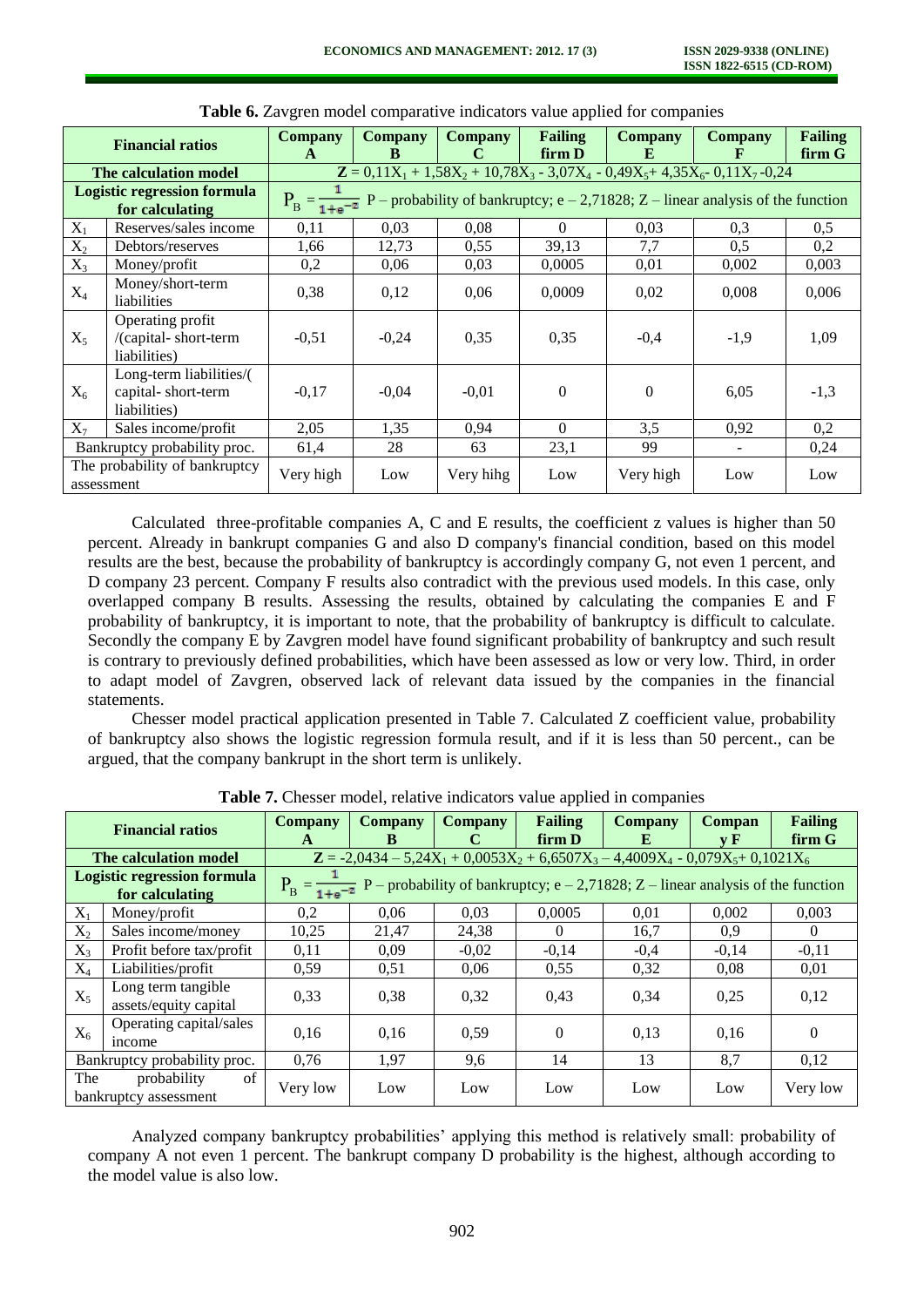In conclusion, after getting the results of applied bankruptcy prediction models to Lithuanian companies, it can be stated, that the most accurate and reliable way to predict probability of corporate bankruptcy is linear discriminant analysis and it's Altman and Springate models, the results of which were consistent with the actual state of the company, except for Spring model projected unavoidable bankruptcy for company C. Logistic regression model's results are even contradictory with each other, not coincide with discriminant analysis methods results and did not comply with the company's financial position, so it is worth to doubt the suitability of these models to predict the company's bankruptcy.

Following the bankruptcy prediction models for Lithuanian companies verification, it can be concluded, that they cannot be completely trusted, not only because the companies often distorts the financial statements and the data does not reflect their real financial situation, but also because the scientists have created models for different time periods, different countries, differing in level of economic development, at competitive conditions and other features, different economic activities were used when developing companies financial data. It is appropriate to compare models' results with each other, calculate the riskiness of companies' performance indicators, and continuously monitor the company's financial condition changes.

#### **Conclusions**

After summarizing and structuring corporate bankruptcy prediction and determination of the theoretical models, it was noted that the focus is on classical statistics, i.e., linear discriminant analysis and logistic regression models for bankruptcy prediction. Artificial intelligence models, compared with traditional statistical models, are still new and not sufficiently investigated, and currently they have not yet received wide recognition and are not widely used in practice. Altman model has received most research attention, but the estimates are inconsistent. Some scientists have criticized it, others argue that there is no better model for predicting corporate bankruptcy created, but it needs to be improved by adjusting the values of its components. The british scientists Taffler and Tisshaw the variables consisting bankruptcy prediction model are interpreted differently by different authors, so it is very difficult to carry out the practical applicability of this model analysis, as it is unclear which figures in the calculations are reliable.

The comparative analysis of the bankruptcy prediction models showed that there are four most commonly used ratios: working capital and assets ratio, profit before taxes and assets ratio, sales revenue and sales of assets as well as income revenue and monetary relations. It means that when predicting bankruptcy it is important to evaluate how efficiently the company uses the assets to assure sales process and profit earning. While some authors ratios differ, but usually they want to emphasize the same and the largest relative share of assets profitability and asset efficiency indicators. Actually all bankruptcy prediction models use similar techniques, in some cases even similar financial ratios, but assigns a different assessment of the significance of corporate financial position changes and solvency.

The examination of statistical dynamics of corporate bankruptcies trends in Lithuania in 2006 – 2010 suggests that during the examined period there was observed upward trend in business bankruptcies, but in 2010 the number of corporate bankruptcies in Lithuania started to decline in almost all economic activities. Great part of the bankrupted companies are in the wholesale and retail business, manufacturing and construction companies. The analysis of the bankruptcy process under the County notes that the trend has not changed and most of bankruptcies were initiated in the country's largest counties: Vilnius, Kaunas and Klaipeda. The most common causes of bankruptcy in Lithuania are underestimated or not enough estimated competitive environment and enterprise performance risk factors. Also significant business failures are bad business administration. However, it is noted that increasingly companies go bankrupt due to the economic situation in the country, i.e., external causes become increasingly important reason of bankruptcy.

After the implementation of theoretical models for the diagnosis of bankruptcy and the calculation of seven analyzed corporate likelihood bankruptcies the relevance of theoretical prediction models and their reliability in the Lithuanian business enterprises was verified. Calculation of the seven companies analyzed the probability of bankruptcy by Altman and Spring models, can be stated that the results reflect the company's financial position, and as a result, these models can be used in Lithuanian business bankruptcy prediction. Atman linear discriminant analysis model results coincide with the Spring model. Meanwhile, logistic analysis models (Chesser and Zavgren) contradicts the results of linear discriminant analysis group model to analyze the results and do not reflect the financial position, so their application can be only partially or at all unreliable to predict the likelihood of bankruptcy for Lithuanian companies. It is assumed that one can not rely solely on one model and it is necessary to compare them with each other.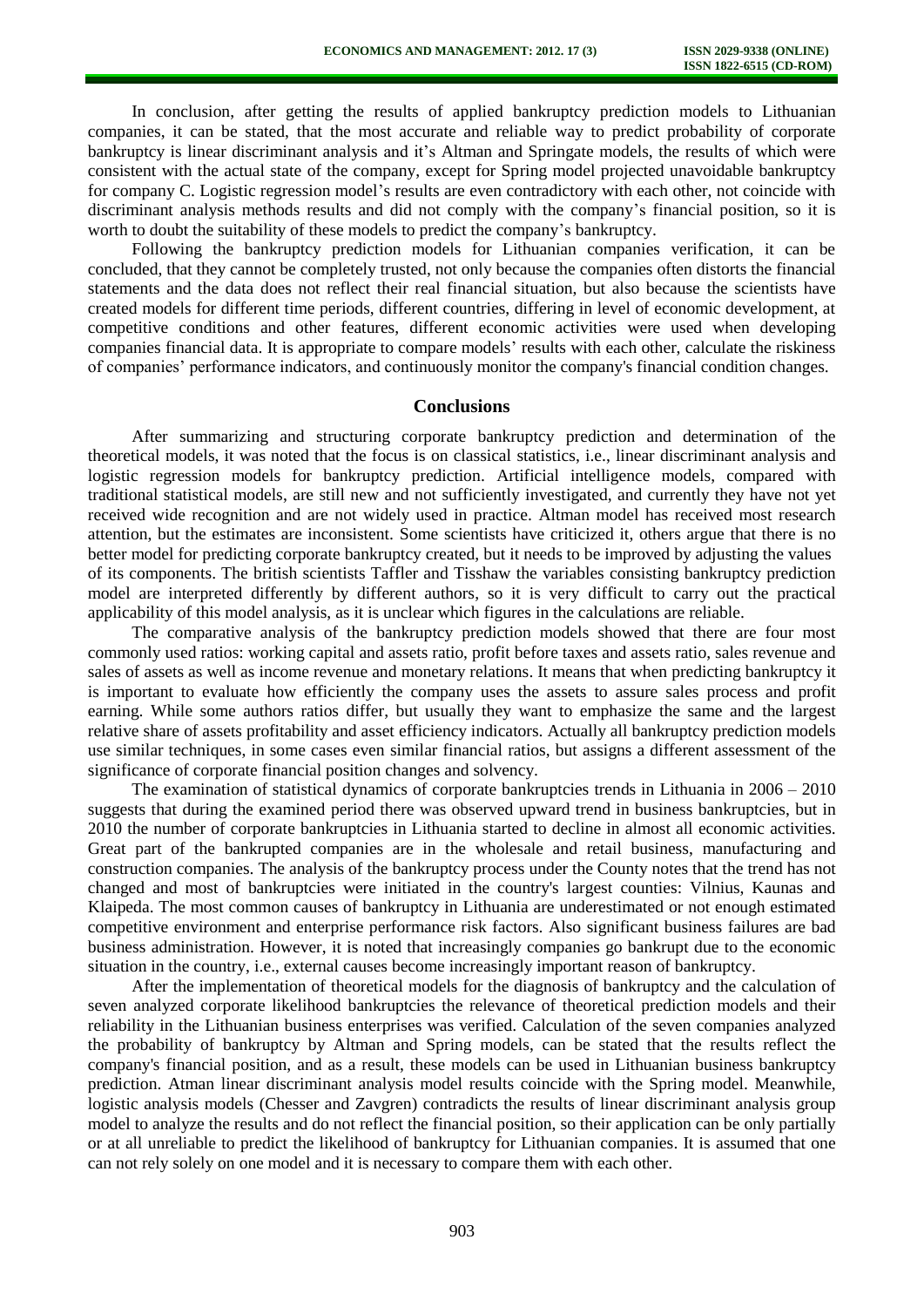It should be noted that based on the bankruptcy diagnostic results, the reasonable investment and financial decisions are made, the available resources are evaluated, their use trends are estimated, and the developing forecasts of the company are prepared. Bankruptcy prediction reliability and efficiency depends on the company's ability to gather and compile information on their activities and make analysis of this information objectively and timely.

## **References**

- 1. Adnan, A., & Humayon, A. (2006). Predicting corporate bankruptcy: where we stand? [online]. Available from EMERALD. (pp. 18).
- 2. Bivainis, J., & Garškaitė K. (2010). Corporate bankruptcy threat diagnostic system. Business: Theory and Practice.Nr. 11 (3).
- 3. Bradley, D., & Cowdery, C. (2003). Small business: causes or bankruptcy [online]. Available from EMERALD. (pp. 209).
- 4. Branko N., & Domagoj S. (2007). Causes of bankruptcy in Europe and Croatia [online]. 3 5 p. Available from Internet: <http://mpra.ub.uni-muenchen.de/5833/1/MPRA\_paper\_5833.pdf>.
- 5. Charitonovas, V. (2004). Enterprise Bankruptcy Prevention: Methodological aspects. Organizations' management: systemic research, Nr. 30, (pp.  $67 - 80$ ).
- 6. Chuvakhin ,N., & Wayne Gertmenian, L. (2002). Predicting Bankruptcy in the WorldCom Age. How to determine when it is safe to grant credit [online]. Available from Internet: <http://gbr.pepperdine.edu/031/bankruptcy.html>.
- 7. Garškaitė, K. (2008). The application of companies' bankruptcy forecasting models. Business: Theory and Practice, Nr.9(4), (pp. 281 – 294).
- 8. Garškaitė, K., & Garškienė, A. (2003). Diagnostic system of companies' bankruptcy. Business: Theory and Practice, Nr.4, (pp. 183 – 188).
- 9. Grigaliūnienė, Ž., & Cibulskienė, D. (2004). The appliance of bankruptcy diagnostic methodology under the conditions of Lithuanian economy. Economics and management: topicality and perspectives Nr.4, (pp. 105-113).
- 10. Grigaravičius, S. (2003). Corporate failure diagnosis: reliability and practice. [online]. Available from EBSCO. (pp. 9-11).
- 11. Enterprise Bankruptcy Management Department under the Ministry of Economy. The review of bankruptcy and restructuring in 2010 [online]. Available from Internet: <http://www.bankrotodep.lt/Apzvalgos.php>.
- 12. Enterprise Bankruptcy Management Department under the Ministry of Economy. Survey of deliberate bankrupts in Lithuania 2010 [online]. Available from Internet: [<http://www.bankrotodep.lt/Tyciniai.php>](http://www.bankrotodep.lt/Tyciniai.php).
- 13. Jakševičienė, L., & Paliušytė, G. (2006). The comparative analysis of bankruptcy forecasting models. Management. Nr.2(9), (pp. 70-76).
- 14. Januševičiūtė, A., & Jurevičienė, D. (2009). The essence of Bankruptcy: Theory and Practice. Science The Future of Lithuania 2009, 1 volume, Nr. 3. (pp. 31 – 32).
- 15. Kumar, K., Bhattacharya, S. (2006). Artificial neural network vs linear discriminant analysis in credit ratings forecast [online]. Available from EMERALD (pp. 219-220).
- 16. Kuruppu, N., Laswa, F., Oyelere, P. (2003). The efficacy of liquidation and bankruptcy prediction models for assessing going concern [online]. Available from EMERALD (pp. 577-579).
- 17. Lebedžinskaitė, R. (2007). Bankruptcy forecasting models' analysis [online]. Available from Internet: [http://www.lzuu.lt/jaunasis\\_mokslininkas/smk\\_2007/finansai?Lebedzinskaite\\_Renata.pdf>](http://www.lzuu.lt/jaunasis_mokslininkas/smk_2007/finansai?Lebedzinskaite_Renata.pdf)
- 18. Lileikienė, A., & Kulyčienė, R. (2009). Construction sector analysis of the causes of bankruptcy. Management. Nr.  $14(2)$ .
- 19. LR Companies' bankruptcy law. 2001. Nr. IX-216. Vilnius.
- 20. Mackevičius, J. (2005). Companies' activity analysis. Vilnius.
- 21. Mackevičius, J. (2010). Integrated corporate bankruptcy prediction methodology. Business and Law.T. 5 (pp. 124- 135).
- 22. Mackevičius, J., & Rakštelienė, A. (2005). Altman models for Lithuanian companies to predict bankruptcy. Monetary Studies, Nr. 1. (pp.  $24 - 28$ ).
- 23. Mackevičius, J., & Silvanavičiūtė, S. (2006). The siutability of Bankruptcy prediction models Business: Theory and Practice, VII t. Nr. 4, (pp 194 – 197).
- 24. Mavlutova, I., & Leshinskis, K. (2007). Prognostication of eventual bankruptcy of enterprise [online]. Available from EMERALD, (pp. 1-10).